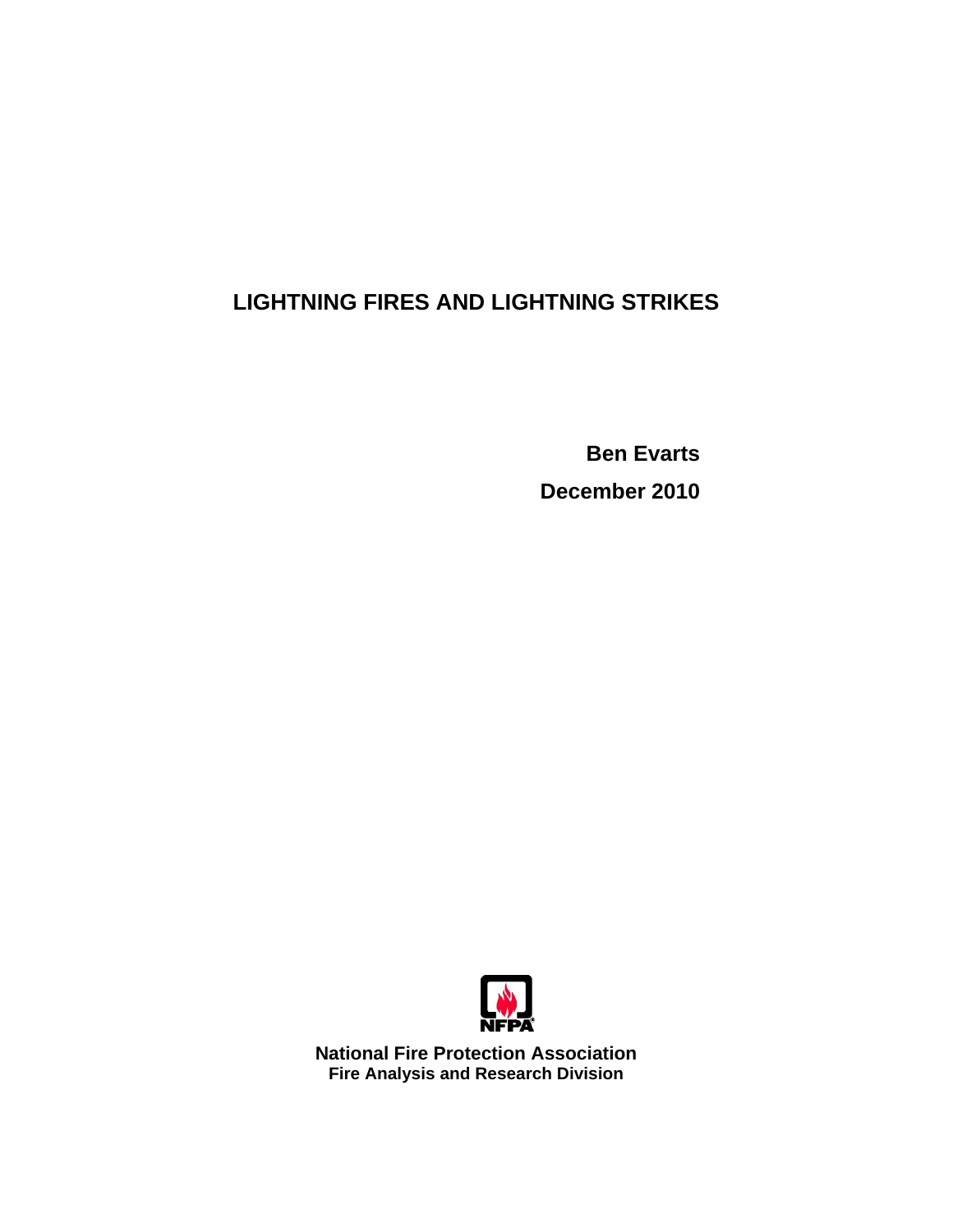#### **Abstract**

During the four-year-period of 2004-2008, NFPA estimates that U.S. fire departments responded to an estimated 24,600 fires started by lightning per year. These fires caused an estimated average of 12 civilian deaths, 47 civilian injuries and \$407 million in direct property damage per year. These estimates are based on data from the U.S. Fire Administration's (USFA's) National Fire Incident Reporting System (NFIRS) and the National Fire Protection Association's (NFPA's) annual fire department experience survey. Only 18% of reported lightning fires occurred in homes, but these fires caused a majority of the associated losses. Lightning is also a major factor in wildland fires, and lightning fires burn more acres each than fires caused by humans. Most lightning fatalities do not result from fire, but from individuals being directly hit by lightning. Most of these victims were outside when lightning struck.

Keywords: Fire statistics, lightning

#### **Acknowledgements**

The National Fire Protection Association thanks all the fire departments and state fire authorities who participate in the National Fire Incident Reporting System (NFIRS) and the annual NFPA fire experience survey. These firefighters are the original sources of the detailed data that make this analysis possible. Their contributions allow us to estimate the size of the fire problem.

We are also grateful to the U.S. Fire Administration for its work in developing, coordinating, and maintaining NFIRS.

For more information about the National Fire Protection Association, visit [www.nfpa.org](http://www.nfpa.org) or call 617-770-3000. To learn more about the One-Stop Data Shop go to [www.nfpa.org/osds or](http://www.nfpa.org/osds) call 617-984-7450.

Copies of this analysis are available from:

National Fire Protection Association One-Stop Data Shop 1 Batterymarch Park Quincy, MA 02169-7471 [www.nfpa.org](http://www.nfpa.org) e-mail: [osds@nfpa.org](mailto:osds@nfpa.org) phone: 617-984-7443

NFPA No. USS51

Copyright © 2010, National Fire Protection Association, Quincy, MA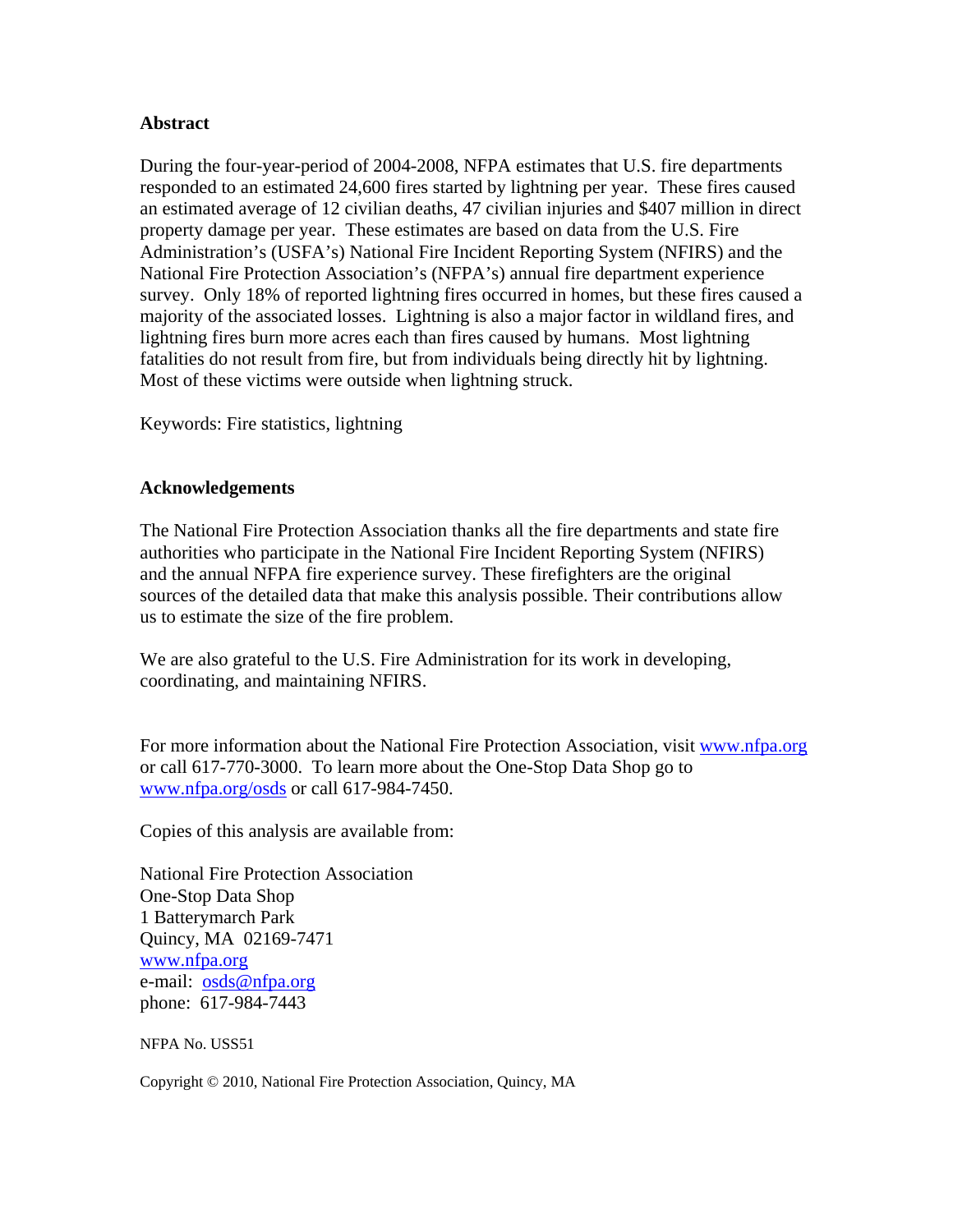### **Executive Summary**

During 2004-2008, U.S. local fire departments responded to an estimated average of 24,600 fires per year that were started by lightning. These fires caused an average of 12 civilian deaths, 47 civilian injuries, and \$407 million in direct property damage per year. Most of these fires occurred outdoors, but most associated deaths, injuries, and property damage were associated with home fires. Fires started by lightning peak in the summer months and in the later afternoon and early evening. The January 2006 West Virginia coal mine explosion that claimed 12 lives was the deadliest U.S. fire started by lightning in recent years.

In addition to the fires reported to local fire departments, federal and state wildland firefighting agencies reported an average of 11,400 wildland fires started by lightning to the National Interagency Fire Center per year from 2004-2008. These fires burned much more than fires started by human causes. The average lightning-caused fire burned 500 acres, while the average human-caused fire burned just under 40 acres.

Over the 10 years from 2000-2009, 39 U.S. firefighters were killed as a result of lightning-caused fires. These deaths include fatalities during fireground activities, as well as responding or returning to fires. Three of these deaths occurred at structure fires, and the remaining 36 were killed as the result of wildland fires. Eleven of these deaths occurred in helicopter crashes.

In addition to causing fires, lightning is dangerous on its own. The National Weather Service reported from 2004 to 2008, 38 people were killed per year in lightning strikes. The most common location for these deaths was outside or in an open area. Also, in 2003, the last year for which data is available, 10,200 non-fire lightning strikes were reported to local fire departments. The majority of these, 62%, occurred at home properties.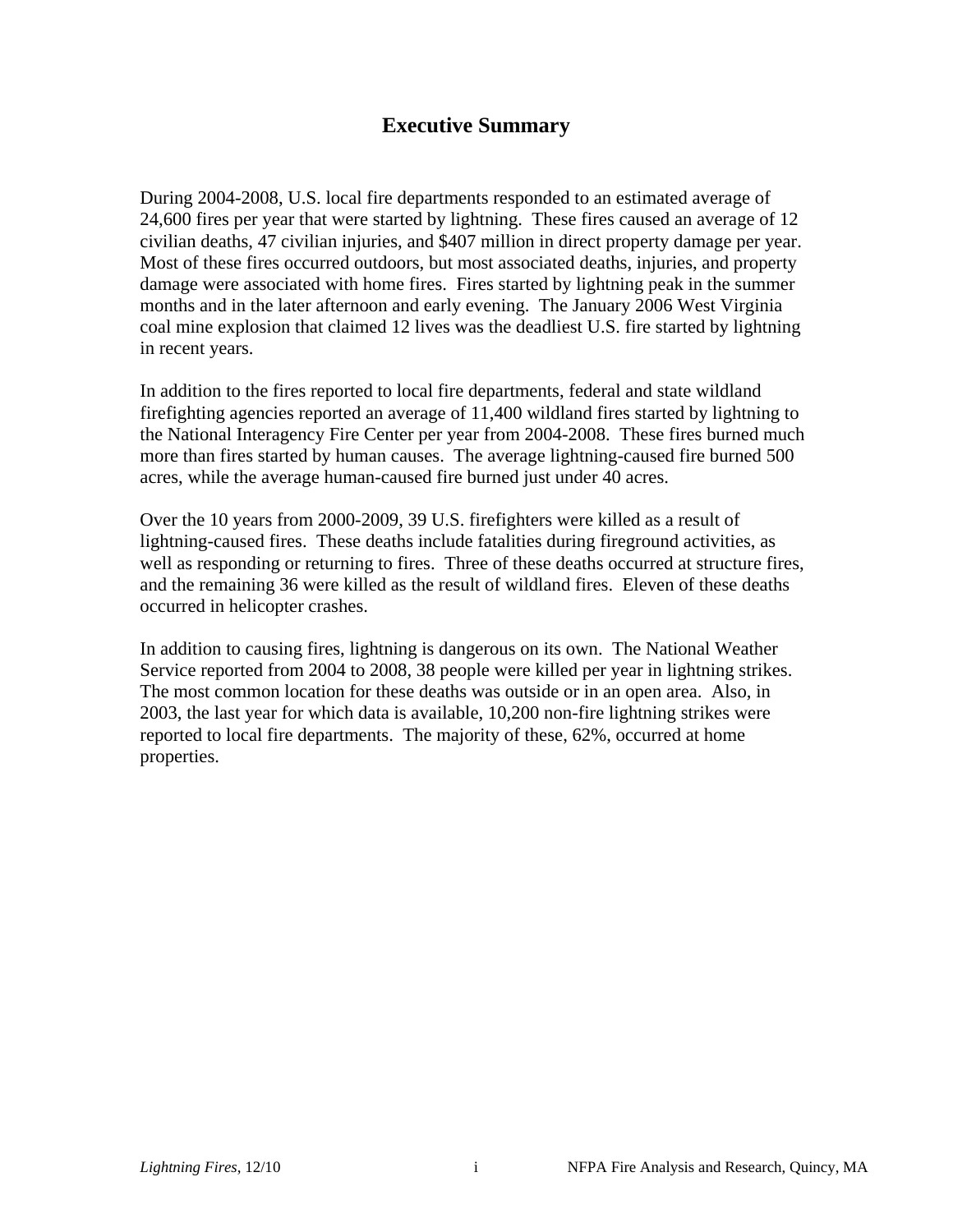## **Table of Contents**

| <b>Executive Summary</b>                                               | $\mathbf{i}$  |
|------------------------------------------------------------------------|---------------|
| Table of Contents                                                      | $\mathbf{ii}$ |
| List of Tables and Figures                                             | iii           |
| <b>Fact Sheet</b>                                                      | iv            |
| <b>Lightning Fires and Lightning Strikes</b>                           |               |
| Appendix A. How National Estimates Statistics Are Calculated           | 16            |
| Appendix B. Fires Started by Lightning: Previously Published Incidents | 19            |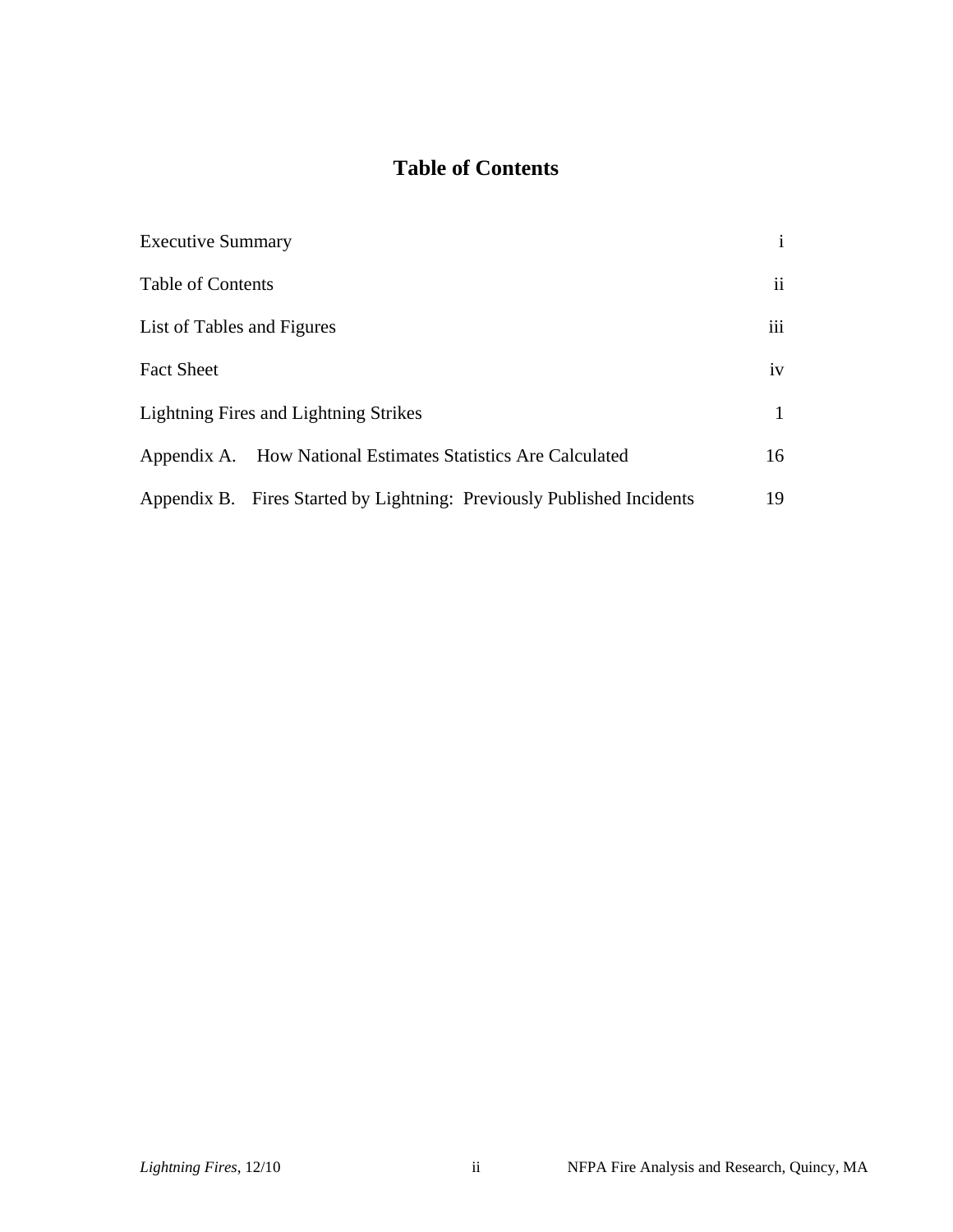# **List of Tables and Figures.**

| Figure 1. | Lightning Fires by Incident Type                                   |    |
|-----------|--------------------------------------------------------------------|----|
| Figure 2. | By Month                                                           |    |
| Figure 3. | By Hour of Day                                                     |    |
| Figure 4. | By Year and Property Use                                           |    |
| Figure 5. | Lightning Fatalities by Activity/Location                          |    |
| Table 1.  | Lightning Fires Reported to Local Fire Departments by Type of Fire | 8  |
| Table 2.  | Lightning Fires in Non-Home Structures, by Property Use            | 9  |
| Table 3.  | Non-Home Lightning Strikes without Fire Reported to Local Fire     | 11 |
|           | Departments in 2003, By Property Use                               |    |
| Table 4.  | Lightning Fires Reported to Local Fire Departments by Year and     | 13 |
|           | Type of Fire                                                       |    |
| Table 5.  | <b>Lightning Deaths and Flashes by State</b>                       | 14 |